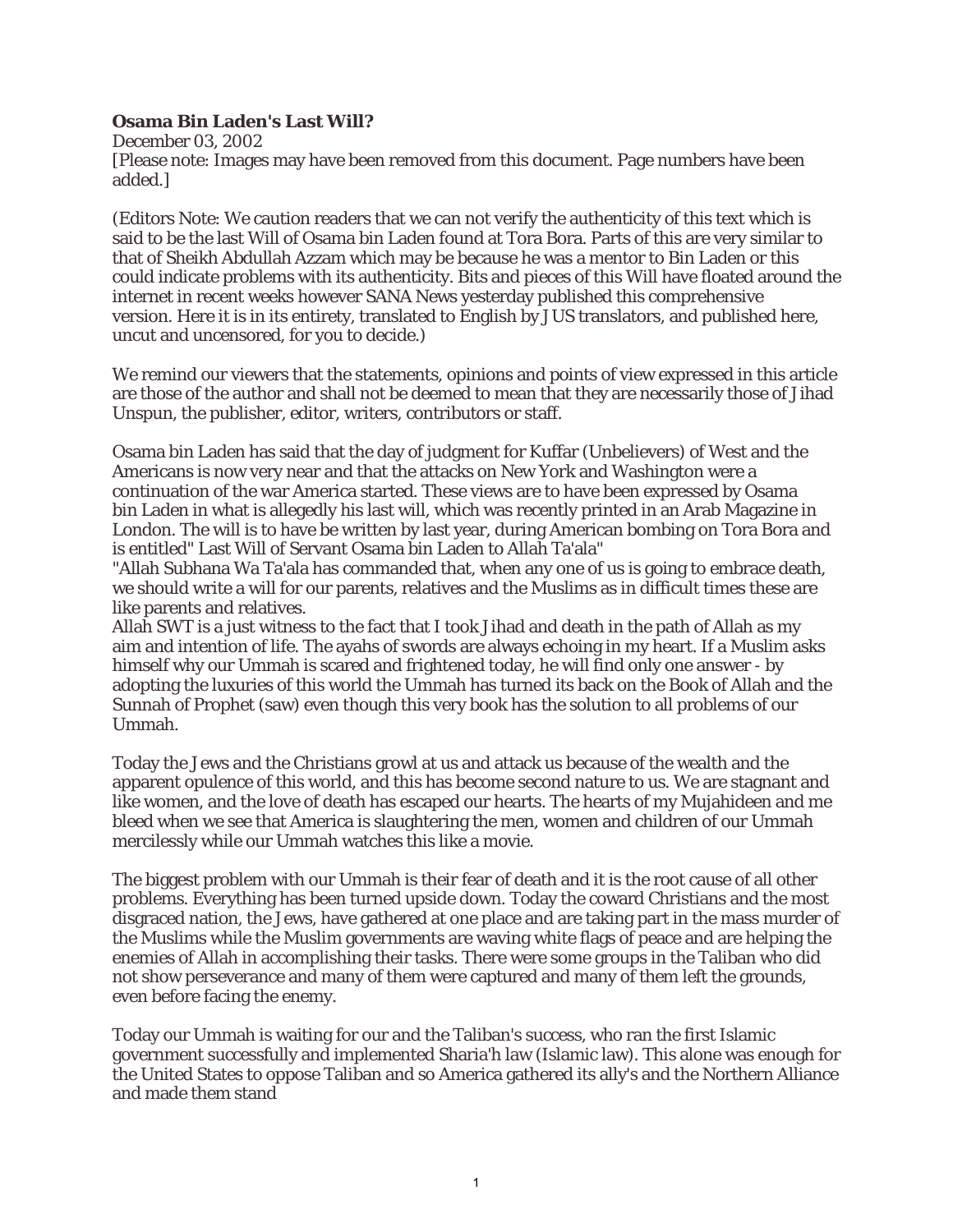against the Taliban that resulted in massive destruction and murder in Afghanistan. The agent countries of the United States and the Northern Alliance Mujahideen spied against the Taliban for America and Britain. In the end the Taliban regime was brought to a halt in Afghanistan and the laws of Sharia'h were made obsolete. Veils were abandoned and the beard of the Sunnah of Prophet (saw) lost its meaning.

The Ummah is also aware of the fact that another problem is with the Ulamahs, who reject the laws of Shariah and explain the laws by keeping in mind the logic (maslehat) of this world. They have gone astray to such an extent that a common man of Ummah cannot even begin to imagine it. They came to Afghanistan to stop their Ulamah from destroying the statue of the idols. But the Ulamah of Taliban stuck to their true religion and rejected these Ulamah's reasoning. Their point of view was that of the Jews and the Christians. They were denying the word of Allah (swt) "these Jews and Christians will never agree to you unless you follow them." These Ulamah were fraudulent in their duties, which could have been detrimental and was not helpful to our Ummah.

If Allah wills America will face defeat, just like the Battle of Mautah...where Prophet (saw) guided the Muslims and Allah Ta'ala granted the Muslims with victory and the enemies with downfall, despite the fact that the Muslims had fewer military resources.

The attacks on New York and Washington were a part of this war which has been geared up against America. In this sequence the first part was an attack on the American marines in Lebanon, which killed many American soldiers. The next one, the attack on American Embassy in Nairobi was an answer to the attack on Somalia, in which thirty one thousand Muslims were killed under the flag of the United Nations.

There is no doubt that right now we are weaker than the western nations by the definition of this world but Allah (swt) has given us an opportunity to destroy America and the West. Now this destruction has become the fate! Whether it takes a year or it takes many decades, it cannot stop now! The day of resurrection of the Kafir West and America has arrived!

O the youth of Ummah! Wish for death which is more beautiful than life, and hold onto those Ulamah who do not leave the side of piousness, devoutness and announcing truth, no matter how small they are in number. These Ulamah cry for the present state of their Ummah day and night. Refrain from adopting the lifestyles of the ignorant Nations. Their apparently calm and happy life is in fact a trap, which has surrounded them from all sides. Man made laws have taken their moral values to the epoch of devastation. The people belonging to these countries have made organizations to create mass destruction in the Muslim countries. These organizations are working to damage the ethics (and morals) of the Muslim women and the Muslim society.

The women of my Ummah! You have been given a heavy duty from Allah. Allah (swt) has given you the status, which no body else has. You are the mothers of our Ulamah and Mujahideen. You are the institution which educates the Ulamah and the Mujahideen before they start their struggle in the path of Allah. The lives of the Ummahat ul Mo'mineen (Mothers of the believers) are a guide for you.

To my wives who have been given the responsibility to bring up my children. May Allah give you reward you for it Ameen! After me you will be a witness to my children. From the very first day of starting your lives with me, you knew that my path is filled with hardships in this world. You abandoned the comforts of your parents' houses and stood by my side in the difficult hours. Your lives were adorned with Ibadah and I am sure that you will increase in your Ibadah when I am not here. You have the responsibility of my children. I give them into you hifazah (sanctuary) after Allah and hope that you will bring them up as good